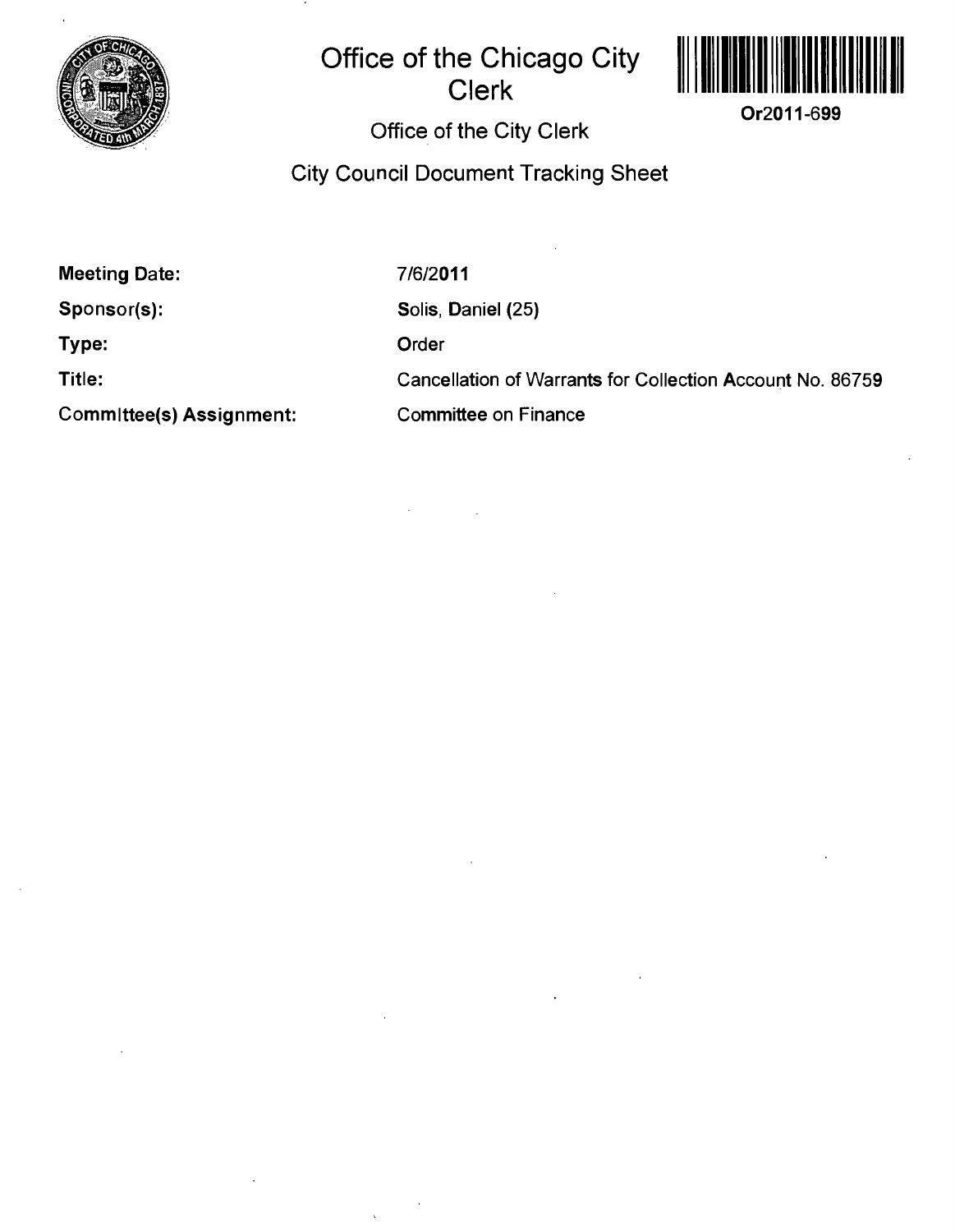**ORDERED, That the Director of Revenue and Director of Business Affairs and Consumer Protection are hereby authorized and directed to waive the fee for use of public way and cancel the warrant for collection of account number 86759, permit number 1053445, charged to EI Hogar del Nino (The Home Of The Child /**  Cuidar) 1718 South Loomis Street, for the use of the public way at 1710 South **Loomis Street.** 

 $\frac{2}{2}$ ,  $\frac{23}{2}$ 

**DANIEL SOLIS Alderman, 25th Ward**